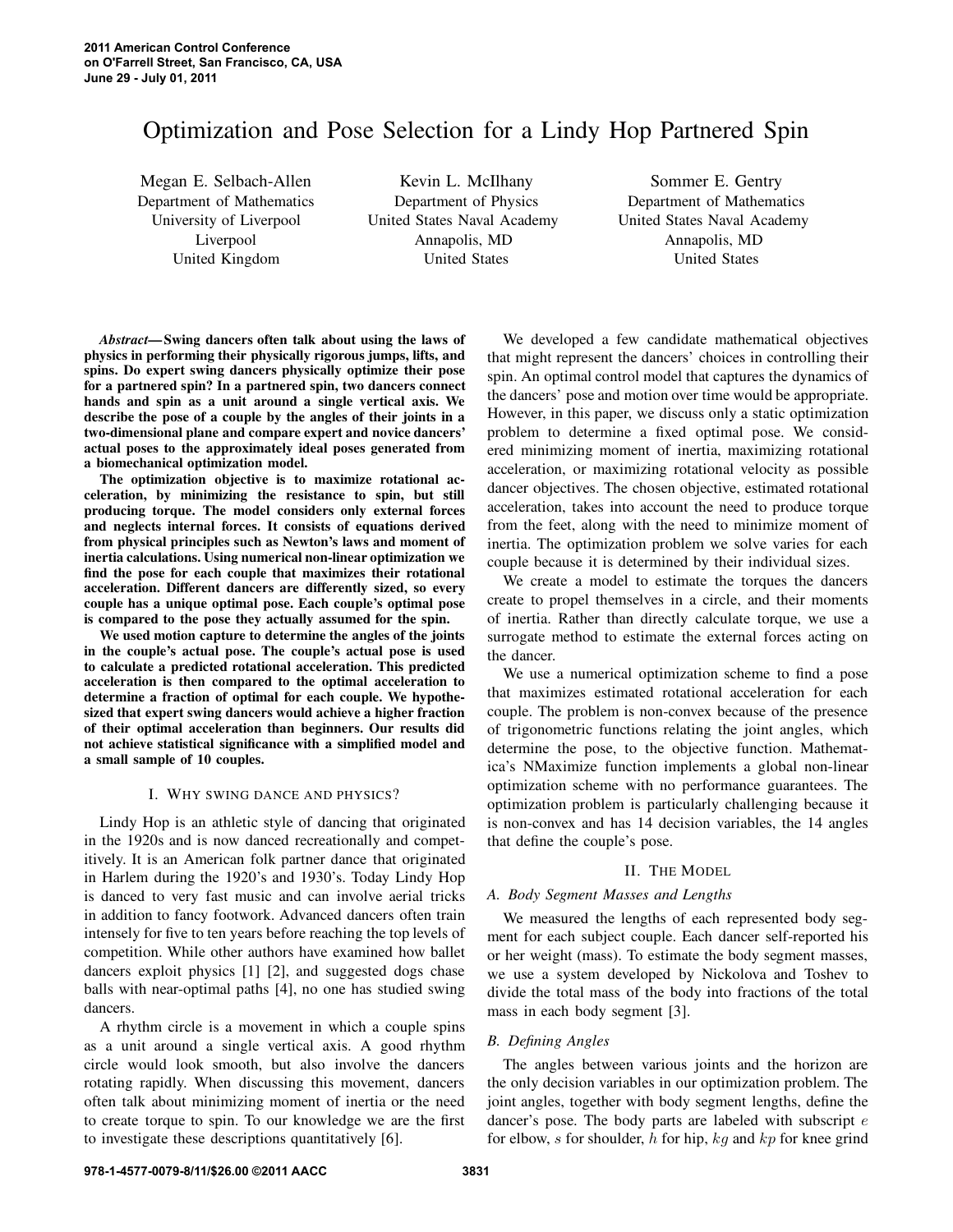

Fig. 1. Each dancer's pose is defined by seven joint angles as shown.

TABLE I ANGLE NOTATION WITH UPPER AND LOWER BOUNDS

| Angles         |                     | Minimum  | Maximum        |
|----------------|---------------------|----------|----------------|
| $\theta_{mf}$  | Angle of Forearms   | $-\pi/4$ | $\pi/2$        |
| $\theta_{mb}$  | Angle of Biceps     |          | $\pi/2$        |
| $\theta_{mh}$  | Angle of Hip        | $\pi/4$  | $3\pi/4$       |
| $\theta_{mkg}$ | Angle of Knee Grind |          | $\theta_{mfg}$ |
| $\theta_{mkp}$ | Angle of Knee Push  |          | $\theta_{mfp}$ |
| $\theta_{mfg}$ | Angle of Foot Grind |          | $\pi$          |
| $\theta_{mfp}$ | Angle of Foot Push  |          | π              |
| $\theta_{ff}$  | Angle of Forearms   | $-\pi/4$ | $\pi/2$        |
| $\theta_{fb}$  | Angle of Biceps     |          | $\pi/2$        |
| $\theta_{fh}$  | Angle of Hip        | $\pi/4$  | $3\pi/4$       |
| $\theta_{fkg}$ | Angle of Knee Grind |          | $\theta_{ffg}$ |
| $\theta_{fkp}$ | Angle of Knee Push  |          | $\theta_{ffp}$ |
| $\theta_{ffg}$ | Angle of Foot Grind |          | $\pi$          |
| $\theta_{ffp}$ | Angle of Foot Push  |          | $\pi$          |

and knee push, and finally  $fg$  and  $fp$  for foot grind and foot push. The lengths and masses of each segment are labeled with similar subscripts. Table I explains the label for each angle and gives starting values for the optimization process.

Note in Table I the labeling "push" and "grind". These words distinguish between the two legs. In reviewing videos of dancers we determined that one of the feet stayed closer to the axis of rotation and is mainly used for balance. The closer "grind" foot did not contribute to the spin, but countered it by grinding on the floor. The other leg is further from the axis of rotation and is used to "push" the dancer around the circle and thus we labeled the left foot the push foot and the right foot the grind foot.

# C. Calculating Distances to Axis of Rotation

We calculated the distance from each point on the body to the axis of rotation, starting at the hands which were assumed to be the locus of the axis of rotation.

The distance from the axis of rotation to each body's joints was labeled R, while the length of each body segment was labeled L, both with a subscript denoting male or female followed by a body segment, with lettering the same as used for angles. For example, the distance from the male leader's

elbow to the axis of rotation is defined as  $R_{me} = L_{mf} *$  $Cos[\theta_{mf}]$ . The distance to the leader's shoulder is based on the length of the upper arm and the distance to the elbow,  $R_{ms} = L_{mb} * Cos[\theta_{mb}] + R_{me}$ . Other distances are similarly calculated based on the distances to the body joints calculated before it. Therefore the distances between each of the feet and the axis of rotation is determined by the body segment lengths for each person and the angles of his pose.

## III. CONSTRAINING THE MODEL

We developed a set of constraints to ensure physically reasonable poses in our optimization model.

The hips are prevented from thrusting inward. Even though people can place their hips inward, we know from observing dancers that it is not a pose from which one can easily start spinning. The hip constraints are represented by the following inequalities:

$$
\theta_{mh} + \theta_{mkg} \leq \pi
$$
  
\n
$$
\theta_{mh} + \theta_{mkp} \leq \pi
$$
  
\n
$$
\theta_{fh} + \theta_{fkg} \leq \pi
$$
  
\n
$$
\theta_{fh} + \theta_{fkp} \leq \pi
$$

Also, human knees cannot bend backwards. Thus, we require the angle at each foot( $\theta_{ffg}, \theta_{mfg}$ ) be greater than the angle of the knee  $(\theta_{fkg}, \theta_{mkg})$ . These constraints are:

$$
\begin{array}{rcl}\n\theta_{mkp} & \leq & \theta_{mfp} \\
\theta_{mkg} & \leq & \theta_{mfg} \\
\theta_{fkp} & \leq & \theta_{ffp} \\
\theta_{fkg} & \leq & \theta_{ffg}\n\end{array}
$$

The elbow also has a limited range of motion. We limit the movement of the shoulder to the 2-dimensional yz-plane by treating the shoulder as a hinge joint rather than a ball and socket. We also rule out any pose with the elbow bent backward. The elbow constraints are:

$$
\begin{array}{rcl}\n\theta_{mb} & \geq & \theta_{mf} \\
\theta_{fb} & \geq & \theta_{ff}\n\end{array}
$$

Finally, we constrain the hip angle. Early in our optimization attempts we would occasionally get a hip angle that was negative or near zero. An angle at or below zero creates a pose where the dancer is entirely bent forward with her torso nearly level with the floor. While this pose creates a small moment of inertia, it is biomechanically unreasonable. This hip constraint is:

$$
\theta_{mh} \geq \frac{\pi}{4}
$$
  

$$
\theta_{fh} \geq \frac{\pi}{4}
$$

The above constraints ensure that the poses chosen via optimization are biologically reasonable. We tried not to overly constrain our solution so as to pre-judge which pose was best.

We also lower bound the distances from the feet and each of the joints to the axis of rotation. An optimization scheme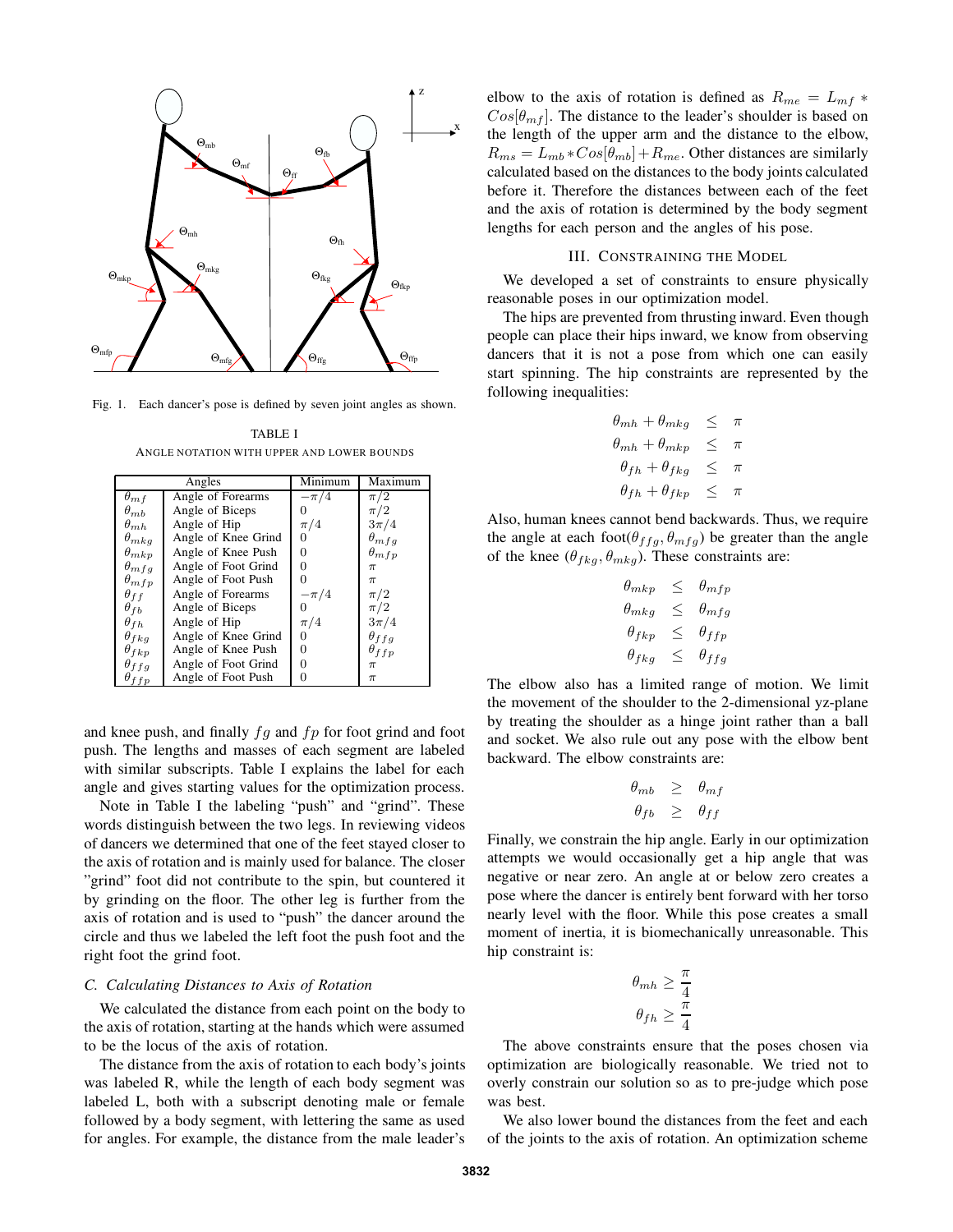might place a dancer's feet on the opposite side of the axis of rotation crossed over his partner's feet. This pose is a difficult position from which to begin rotating and is not particularly safe, since dancers might trip.

To eliminate this pose and any other poses where the dancers might be so close that their lower body ends up invading their partner's body space, we require that the distances to each dancer's joints defined in the model are positive. For example the distance to the leader's grind foot is  $R_{mfg}$ . The m notes that it is the leader, while the fg indicates that it is the distance to the grind foot. The  $R$  notes that the variable is distance. The constraints on distances are listed:

$$
R_{mfg} \ge 0 \t R_{ffg} \ge 0
$$
  
\n
$$
R_{mfp} \ge 0 \t R_{ffp} \ge 0
$$
  
\n
$$
R_{mkg} \ge 0 \t R_{fkg} \ge 0
$$
  
\n
$$
R_{kp} \ge 0 \t R_{fkp} \ge 0
$$
  
\n
$$
R_{mh} \ge 0 \t R_{fh} \ge 0
$$
  
\n
$$
R_{ms} \ge 0 \t R_{fs} \ge 0
$$
  
\n
$$
R_{mE} \ge 0 \t R_{fE} \ge 0
$$

The dancers are connected at the hands, but the height of each dancer's hands depends on his or her pose. Therefore, we require that the height of the dancers' hands be equal, so they can hold hands:

$$
H_{fHand} = H_{mHand}
$$

The height of the hip is determined by the pose of the grind leg. However, the height of the hip might also be separately determined by the pose of the push leg. These two values must be equal:

$$
H_{fh} = H_{f Hip}
$$

The  $H_{fh}$  variable represents the location of the hip as defined by the grind foot and  $H_{fHip}$  represents the height of the hip as defined from the push foot.

We assume the dancers pull on their partner's hands. We do not believe that the dancers pose in such a way that they are pushing on one another. Thus, in order to maintain their balance and not push on their partner the dancers grind feet must be in front of their respective center of mass:

$$
CoM_{fx} \ge R_{ffg}
$$

$$
-CoM_{mx} \ge R_{ffg}
$$

These constraints do not allow the dancers to lean into one another.

# IV. CALCULATING AND MAXIMIZING ROTATIONAL ACCELERATION

In modeling the spinning motion of dancers, we use their size parameters to determine the best pose for a couple by maximizing their rotational acceleration. This model yields somewhat realistic poses for the Lindy Hop rhythm circle. The ideal pose is deemed to be a pose that maximizes the rotational acceleration of the dancers. Let  $\Theta$  =

 $[\theta_{ff}, \theta_{fb}, \theta_{fh}, \theta_{fkg}, \theta_{fkp}, \theta_{ffg}, \theta_{ffp}, \theta_{mf}, \theta_{mb}, \theta_{mkg},$  $\theta_{mkp}, \theta_{mfg}, \theta_{mfp}$ . Theta,  $\Theta$ , is a vector of angles that define both dancers' poses. The rotational acceleration,  $\alpha[\Theta]$ , is calculated as:

$$
\alpha[\Theta] = \frac{\tau[\Theta]}{I[\Theta]}
$$

where tau, $\tau[\Theta]$ , is the scalar torque produced by the dancer in the direction perpendicular to the floor as a function of Θ. The moment of inertia, I[Θ], is the dancers' resistance to initiating a spin.

The first step in determining  $\alpha[\Theta]$  is to determine the moment of inertia. To find the moment of inertia I[Θ] of the dancers, we find the moment of inertia of each part of the body and then sum the individual moments of inertia. We treat the body segments as non-right cylinders consisting of stacked thin disks. We calculate the moment of inertia of each body segment in a given pose by twice applying the parallel axis theorem.

For example, the above calculations result in this moment of inertia for the follower's torso:

$$
Inertia Tors of =
$$
  
\n
$$
\frac{1}{2}m_{ft} * r_{ft}^{2} + m_{ft} * (R_{fs} + \frac{1}{2} * R_{fh})^{2} +
$$
  
\n
$$
\frac{1}{12} * L_{ft}^{2} * m_{ft} * Cos[\theta_{fh}]^{2} * Sin[\theta_{fh}]
$$

where  $\frac{1}{2}m_{ft} * r_{ft}^2$  is the inertia for a single thin disk around its center of mass. The  $\frac{1}{12} * L_{ft}^2 * m_{ft} * Cos[\theta f h]^2 * Sin *[\theta_{fh}]$ is the result of the integral that sums all of the disks over the length of the cylinder. Finally the  $m_{ft}$  \*  $(R_{fs} + \frac{1}{2}$  \*  $R_{fh})^2$  term shifts the entire moment of inertia from rotating around its own center to rotating around the axis some distance away. The angle variables are defined in Table I.

# A. Calculating Torque

Calculating the correct tau,  $\tau[\Theta]$ , is the most challenging part of building the model. Torque,  $\tau$ , the rotational analog of force causes an object to spin and produces rotational acceleration. Though torque is a vector, we consider only the torque component relating to the dancers' partnered spin around each other on the floor and thus treated it as a scalar. Torque can not be arbitrarily large because the force is generated by the dancer pushing against the floor, and there is an upper limit determined by friction, and above this limit the dancer's foot will slip. Figure 2 illustrates the external forces acting on the dancers. There are four external forces at work as each dancer spins: the force of gravity acting through the center of mass, the force acting at her hands from her partner pulling on her, and the force from the floor acting on each of her two feet. We neglect entirely the dynamic aspect of alternating weight between the two feet as the dancer takes steps.

Figure 2 shows the non-zero components of the external forces. Gravity acts through the calculated center of mass of each dancer.  $f x F$  hands is the force in the x-direction on the follower from her partner pulling on her hands while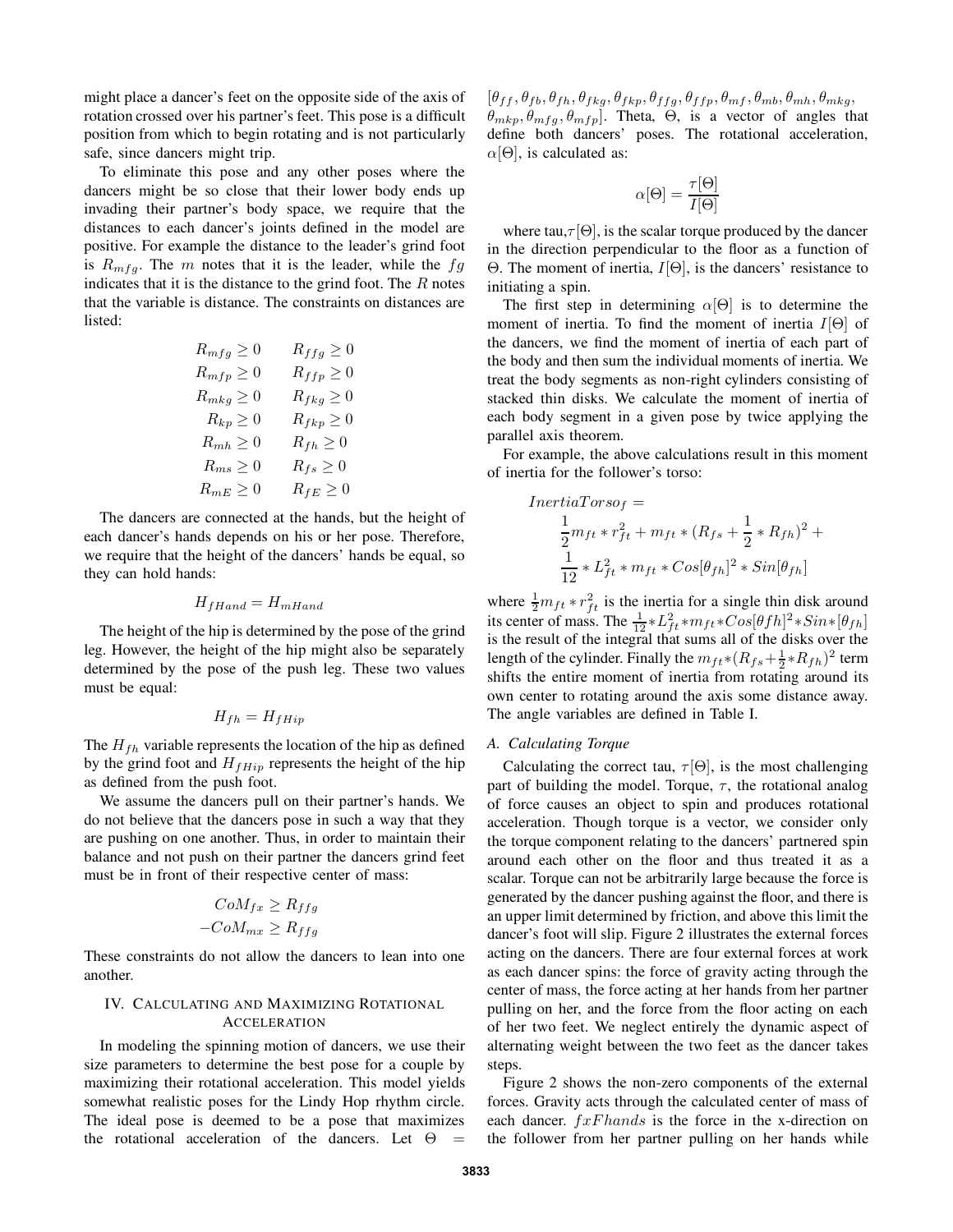

Fig. 2. All of the forces acting on the system to cause it to rotate.

 $mxF$  hands is the force on the leader from the follower pulling on his hands.  $fFarindHort$  is the force in the x-direction on the follower's grind foot that is a result of friction and represents her tendency to slide toward or away from her partner.  $fF pushHort$  is the force in the x-direction on the follower's push foot.  $fFqrindVert$  and  $fF pushVert$  are the normal forces acting on each of the follower's feet.

Finally,  $fFpushSpin$  is the force on the follower's push foot in the y-direction that induces motion and initiates the spin. This and  $mF pushSpin$  are crucial forces because they are the forces that induce the spin. Our goal is to estimate these two forces from motion capture and size parameters. These forces are countered by  $fFgrindSpin$ and  $mF$  grindSpin.

While there are only 8 scalar quantities to estimate, estimating these from the dancers' pose is a challenging problem. First, we calculate the location of the center of mass for a dancer in a given pose [7], using our segmented body model.

We attempted to solve the physical equations of motion (this system of equations is not shown) to estimate the forces in Figure 2. Unfortunately we were unable to solve these equations, even after trying several numerical solvers and various formulations of the system. Instead, we use a surrogate method for estimating the external forces on the dancers.

# V. SURROGATE FORCE MODEL

Ultimately to model the dancers we use a simpler model that neglects the forces at the hands and on the grind foot, and uses a surrogate,  $NormalPush$  for  $FpushSpin$ . We assume the reaction forces from the floor are equal to the weight of the person over their push foot, which we estimate using the location of their center of mass. We calculate the distance from the axis of rotation to each of the feet. For the follower, these distances are:

$$
fDistPush = \sqrt{(fxCoM - fRfp)^2 + frt^2} \quad (1)
$$

$$
fDistGrind = \sqrt{(fxCoM - fRfg)^2 + frt^2} \quad (2)
$$



Fig. 3. This figure illustrates the calculations for the surrogate model.

The variables above represent the location of the center of mass minus the distance to the axis of rotation, plus the radius of the body segment, which takes into account the physical size of the body segment. From these distances, we estimate what fraction of each dancer's weight is supported by his push foot:

$$
fWeightPush = \frac{fDistGrind}{fDistGrind + fDistPush} \tag{3}
$$

If the dancer is standing mostly over her push foot, then the distance between her center of mass and grind foot is large, so a larger fraction of her weight is on her push foot. Conversely, if  $fDistGrind$  is small, then most of the dancer's weight is over her grind foot, so a small value for fDistGrind corresponds to a smaller value for  $fWeightPush$ . Taking the product of the fraction of weight over the push foot and the dancer's weight, we determine the normal force acting on the dancer's foot:

$$
fNormalPush = fWeightPush * fMass * g \quad (4)
$$

Using these normal forces and an estimated  $\mu s$  (coefficient of static friction), we claim that the normal force on the push foot is proportional to  $fFpushSpin$ :

$$
fForcePush = fRfp * fNormalPush * \mu s \qquad (5)
$$

Since both the leader and follower contribute to the force that causes the couple to spin, we sum these forces and divide by *InertiaTotal* to estimate the rotational acceleration:

$$
\alpha = \frac{fForcePush + mForcePush}{InertiaTotal} \tag{6}
$$

This surrogate model performs relatively well, yielding plausible optimal poses. Section VII includes images of the actual and optimal poses, and values for  $\alpha$ .

#### VI. NUMERICAL OPTIMIZATION

In addition to estimating the forces involved in the actual recorded movements of the dancers, we solve an optimization problem for each couple to estimate how large a rotational acceleration they could have achieved. We use the NMaximize routine in Mathematica as our numerical optimization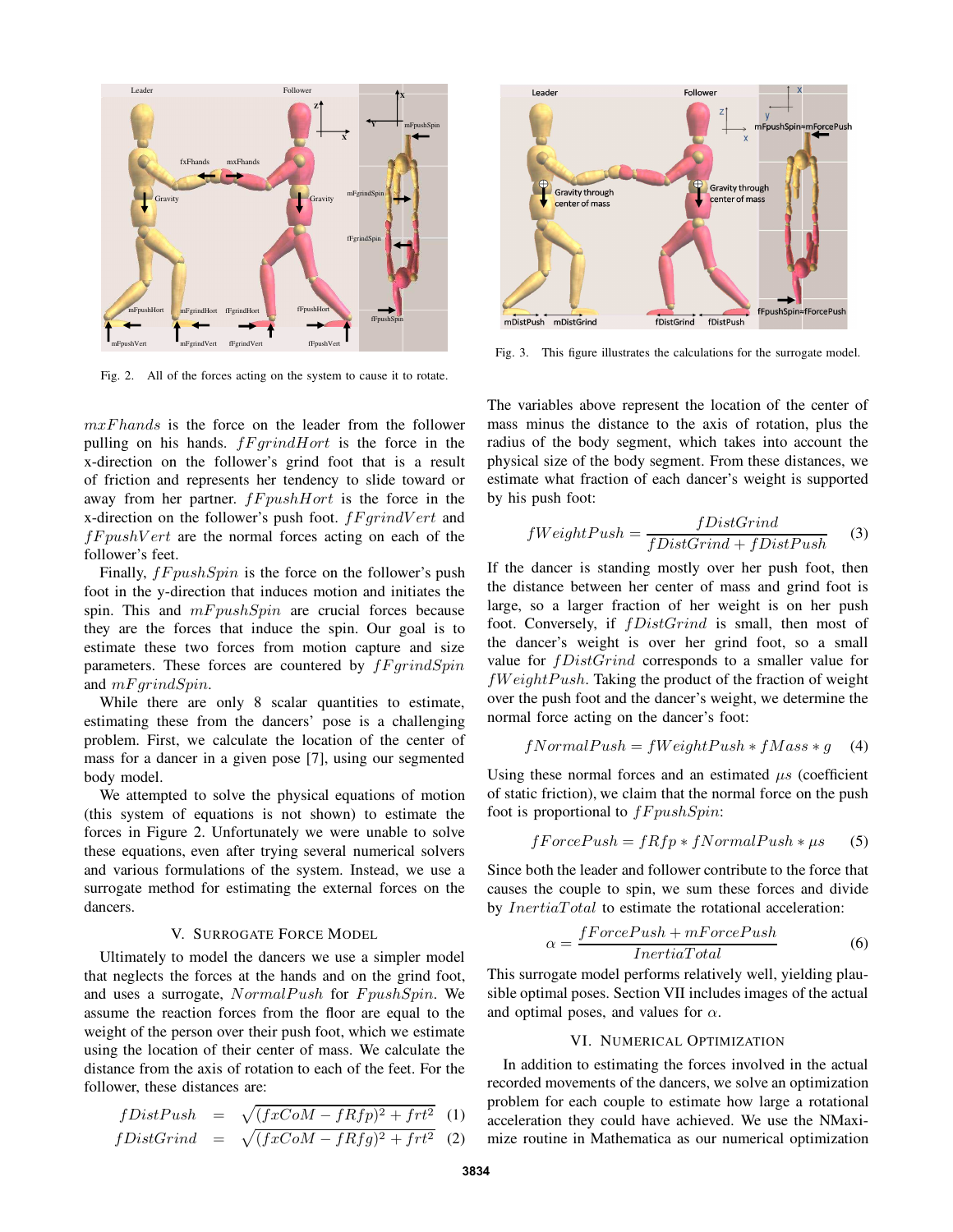algorithm. Our system does not admit an analytic solution. We use individual size length and mass parameters to determine each couple's optimal and achieved accelerations.

We attempt to maximize  $\alpha$ , the rotational acceleration estimate for the couple, subject to biological feasibility constraints on the pose. For a list of constraints, see Section III. The decision variables are the fourteen pose angles in Table I.

NMaximize is very sensitive to the starting pose used for the optimization. The starting pose is specified as a range of values for each decision variable, from which the algorithm starts its search. The search for the global optimum may get stuck in a local optimum near the starting solution. We start each search near the pose the couple actually held. While the pose generated by the algorithm is very different from the initial pose, we observed that the value of the objective at "optimal" varies with even slight changes in the initial pose.

We seek the global maximum for the estimated rotational acceleration, subject to the above-detailed constraints. Finding the global optimum is much more difficult than finding a local optimum, which is just the nearest peak or valley in the solution. Methods for global optimization generally combine multiple random start points with local optimization techniques to find the global optimum, but have no performance guarantees. Mathematica did not reliably reach a global optimum. The variation in the "optimal" solution, as described in the previous paragraph, is evidence of failure to consistently find the true global optimum.

## VII. DATA ANALYSIS AND RESULTS

Our biomechanical model predicted the best pose and highest achievable rotational acceleration for each pair of dancers. The measured actual pose for each couple was analyzed with the same model to compute an estimated acceleration in that pose. We calculated the ratio of each couple's estimated acceleration in the observed pose to that of the best pose found. A larger ratio means that the pair achieved a higher fraction of their potential acceleration. Table II lists the achieved and optimal rotational accelerations for each couple along with the fraction of optimal. In comparing each couple's performance to their individual optimum, we hypothesized that the expert dance couples would achieve a higher fraction of their optimum than less skilled dancers.

Couple H is excluded because we were not able to garner reasonable data from the couple. Couple H's recorded pose was infeasible by the limitations on the rotation of the hip joint. This could have been caused by inaccurate marker placement.

With our motion capture system, we could have recorded an observed rotational acceleration. Instead, we estimated acceleration based on our surrogate model, because we calculated the fraction of optimal performance based on the optimal acceleration from that same model. Using the estimated acceleration in the actual poses calculated from the same model provided a metric for comparing the couples' performances.

#### TABLE II

ACHIEVED AND OPTIMAL ROTATIONAL ACCELERATION FOR EACH COUPLE, AND FRACTION OF OPTIMAL ACCELERATION ACHIEVED.

| Couple | Class    | Achieved | Optimal | Fraction of Optimal |
|--------|----------|----------|---------|---------------------|
| А      | Expert   | 4.50093  | 45.9221 | 0.0980              |
| в      | Beginner | 3.22323  | 44.6527 | 0.0722              |
| C      | Expert   | 6.44338  | 48.0171 | 0.1368              |
| D      | Beginner | 3.49177  | 48.6595 | 0.0718              |
| E      | Expert   | 3.49527  | 49.8348 | 0.0701              |
| F      | Expert   | 4.972    | 47.3274 | 0.1056              |
| G      | Beginner | 3.96729  | 49.8875 | 0.0795              |
|        | Beginner | 3.95054  | 45.0883 | 0.0876              |
|        | Beginner | 4.28396  | 42.431  | 0.1010              |

To test our hypothesis, we used a one-tailed Mann-Whitney statistical test to compare these numbers across couples. We categorized the couples as beginners or experts. We ranked each couples' fraction of optimal estimated acceleration from largest to smallest. Using a table of test statistics from Rice [5], we did not find a difference between the two categories at an  $\alpha = .05$  level of statistical significance.

We cannot conclude from our small dataset that dancers choose poses predicted by our optimization model. Anecdotally, all of the couples' predicted poses are similar and seem intuitively logical. To spin fast, the couples should be close together and with feet close to the center of the circle. The push foot should be placed some distance away from the axis of rotation to produce the torque that sustains the spin.

All the dancers' actual poses differ in a systematic way from the estimated optimal poses. In the observed poses, the dancers' feet are both at a greater distance from the axis of rotation than in the predicted poses. The dancers' feet are also actually closer together and more underneath the dancers, so there appears to be less force at the hands as dancers lean away from each other than in the predicted poses. See Figure 4 for an example of an optimal and actual pose for an expert couple.

#### A. Model Shortcomings

We neglected many significant aspects of pose selection for the partnered spin: the ease or difficulty with which people are able to hold various poses (internal forces), the need to see one's partner, the social norms requiring a certain amount of personal space for each dancer, the two asymmetric arm connection points, the freedom of many joints like the shoulder and hip to move in more than a hinge fashion, the alternation of weight from one foot to another as dancers take steps during the spin, and the possibility that the dancers might prioritize aesthetic considerations over physical efficiency in selecting a pose. Perhaps these simplifications explain why none of the couples in our study adopt a pose that is close to the pose predicted by our model.

1) Hand simplification: Treating the various points of connection between the leader and follower as a single link might be problematic. Recording the closed arm connection, between the leader's right arm and the follower's back, would have made our "actual" poses seem much closer together than they appeared in our calculations. The arm around the